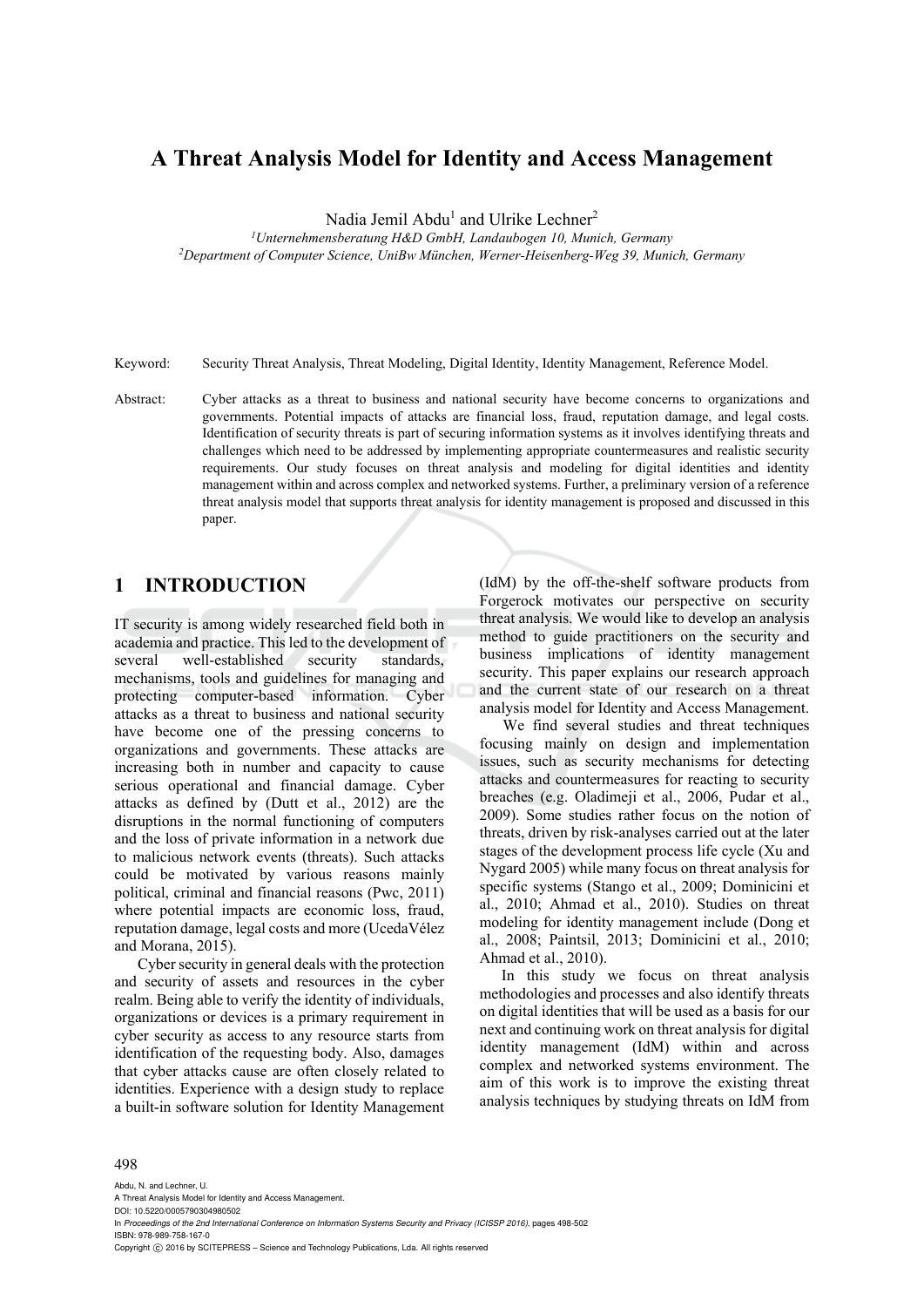various perspectives and proposing a generic reference model and method valid for both IdM and other systems and applications if needed. In the following sections, we would like to discuss our research agenda and position our study by discussing the major concepts and milestones we aim to address.

### **2 METHODOLOGY**

Overall we follow a design science research approach for we found this approach fit well with our research agenda. Design science is concerned with "devising artifacts to attain goals" as (March and Smith, 1995) puts it. Design science is technology oriented and attempts to create things that serve human purpose (March and Smith ,1995). We aim to construct a reference model that contributes to practice. Here are two descriptions of a reference model in information systems context. In (Fettke and Loos, 2007)- "An information system reference model is a typical, or paradigmatic model, which describe the information system or a well-identified part of it.". And (Rosemann, 2003) describes reference model as "Reference models are generic conceptual models that formalize recommended practices for certain domain.". For the empirical basis, we couple design science research approach with qualitative research methods namely expert interviews with experts in the field of cyber security and risk management, and case study method (Eisenhardt, 1989). The cases focus on vulnerability analysis, and threat and attack scenarios to help us understand and analyse threats, risk factors and impacts deeply. The current status of the threat model includes results from literature, two expert interviews, and a design study on enterprise identity management system.

### **3 DIGITAL IDENTITY MANAGEMENT**

We follow the notion of Evans Pughe (Evans Pughe, 2008) who defines digital identity as *"digital identity is the growing mass of information about ourselves and our social or business transactions and relationships that exists in digital form whether stored within commercial or government databases."*  Digital identities are representations of entities. An entity is a generic term that refers to an active agent capable of initiating or performing a computation of some sort (for example, an end user invoking a command or a program, a programming agent acting on behalf of a user, a running daemon process, a thread of execution, a hosting system or a networking device) (Benantar, 2006; Staite and Bahsoon, 2012). This definition broadens our understanding of what entities can digitally be represented.

Identity management covers aspects from tools to processes that are used to represent and administer digital identities in different contexts depending on association of different information with each identity. Protecting identity and its management is among the most critical security concerns(Staite and Bahsoon, 2012). For this study IdM is of particular interest as it is a security subsystem by itself. IdM is not only a technical concept but also an interdisciplinary topic, which can be studied from various perspective and fields of study such as sociology and philosophy. For the sake of this research we go beyond the computer science / network security perspective and adopt a more holistic information systems and IT security perspective.

## **4 THREAT ANALYSIS**

Security is about protecting what is considered to be an asset to individual users and organizations from misuse and malicious acts. Securing a system is vague unless one tends to be specific and clear about system behavior and assets, attackers' resources and the system's' security requirements as discussed by (Jason and Mitchell, 2011). Security requirements are driven by security threats and identification of such threats is part of securing information systems as it involves identifying threats and challenges which need to be addressed by implementing appropriate countermeasures and realistic security requirements (Zissis and Lekkas, 2012).

(Shostack, 2014) describes the term asset as something of value and highlights the three ways it is commonly used in threat modeling. They are: things attacker want, things one wants to protect, and stepping-stone to either of these. Accordingly asset could be an abstract or concrete resource of value (e.g. private data, user passwords or keys, services, processes, money, confidential business data, reputation, etc.). Weaknesses in systems can be exploited by attackers to gain unauthorized access to a system compromising it to gain access to assets and resources of the system. Such threats, if not handled well, lead to interruptions or destruction of any valuable service or data.

In scholarly literature and practitioners' reports, several authors defined and described threat modeling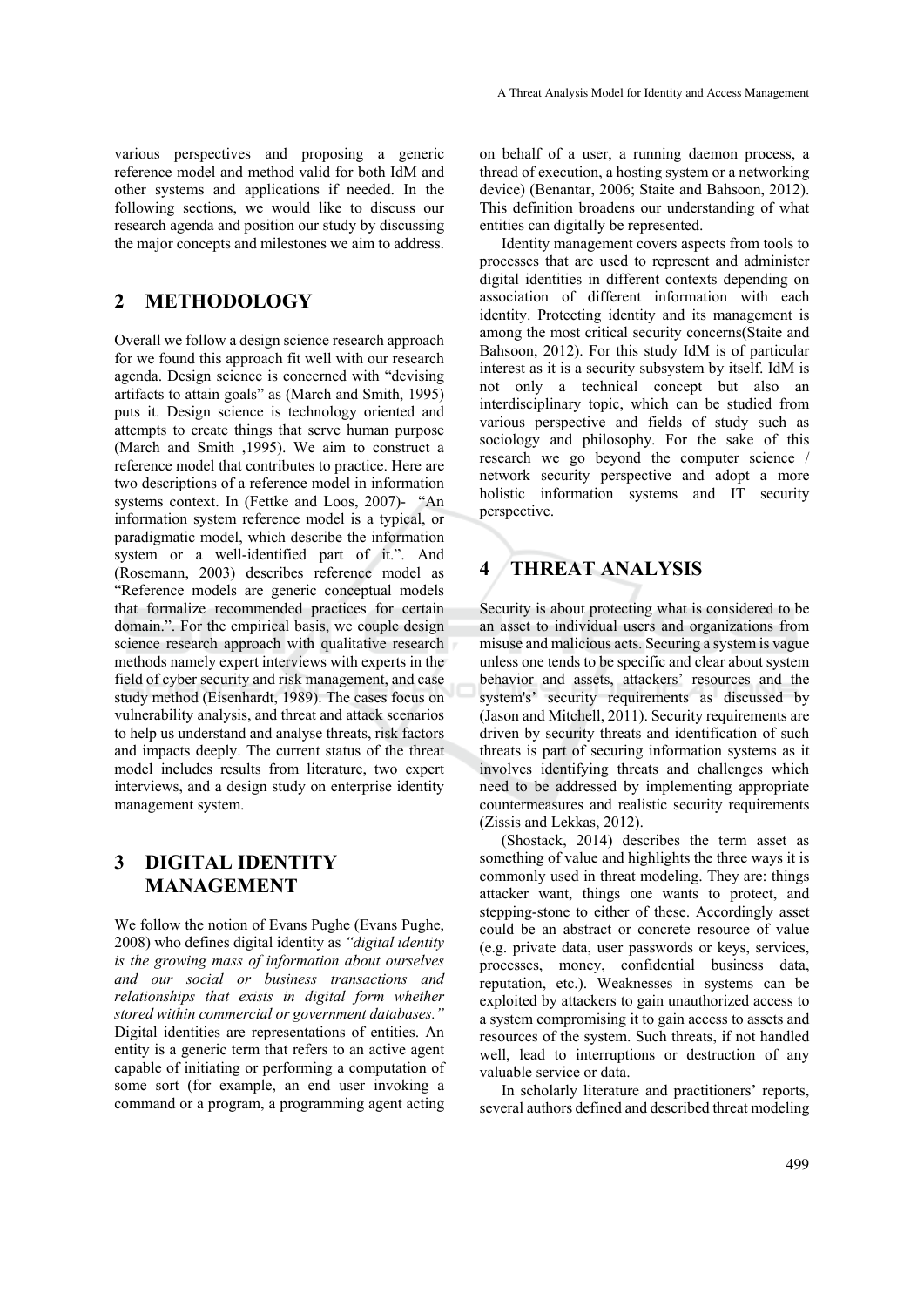and its importance in security analysis and secure software development (Myagmar, 2005; Möckel and Abdallah, 2010; Dominicini et al., 2010). According to (Jason and Mitchell, 2011), threat analysis is a formal process of identifying, documenting and mitigating security threats of a system. Cyber threat analysis, as defined by (Kostadinov, 2014), is a process in which the knowledge of internal and external information vulnerabilities pertinent to a particular organization is matched against real-world cyber attacks. One of the main goals of threat analysis is to help identify emerging threats and analyze attacks. Once threats are analyzed it is possible to factor the risks and business impacts and decide on how to reduce the risk by applying effective security measures (UcedaVélez and Morana, 2015).

Threat modeling is a phase in threat analysis and it consists of a system, assets, and an attacker as components. It usually involves characterizing a given system (using UML, State diagram, Data Flow diagram, etc.), identifying its assets and access points and identifying threats, and determining vulnerabilities (Dominicini et al., 2010; Myagmar, 2005). The three popular approaches to threat modeling are asset centric, attacker centric and software centric approaches (Shostack, 2014). The approaches are named after the focus and perspective used to implement the threat modeling i.e. asset, attacker, and software. Software-centric models focus on the software being built or a system being deployed (Shostack, 2014). Asset-centric focus on protection of assets and involve identifying assets of an organization entrusted to a system or software (Möckel and Abdallah, 2010). Attacker-centric approach focuses on profiling an attacker's characteristics, skill set and motivation to exploit vulnerabilities in order to identify threats (Shostack, 2014).

#### **4.1 A Reference Threat Analysis Model for Identity Management**

In this section we discuss our proposed model to support threat analysis for digital identities. Security threats to identities come from every direction. Vulnerabilities from system architectures, deployment environments, and management processes contribute to the overall threats to identity. The model was constructed from the preliminary result of our literature analysis and a case study conducted on system customization. Figure 1 depicts current version of model and it represents various components that we believe are important to consider while doing threat analysis for digital identity management.



Figure 1: A Reference Threat Analysis Model For IdM.

The central part of the model is *digital identity: asset* to signify identities as assets and a primary target of attackers. Depending on the context and the entity to represent, a digital identity may consist various attributes such as personal or private data (e.g. name, birth date, credit/debit card information, identification number), biometric data (e.g. fingerprint, hand geometry, retina scans, iris scans, face recognition), credentials to access systems (e.g. passwords, PIN, certificate), and can be in a form of security tokens (e.g. smart cards, encrypted token).

A digital identity has a lifecycle with *management processes* from being assigned to an entity until its disposal. Part of the identity information (selected attributes) is used for authentication and authorization i.e. access control purpose. Identity maintenance and revocation are among the identity management processes as well. In the model, major management processes in identity management are included (as described in Jøsang et al., 2007, Slamanig and Stranacher, 2014). Provisioning is the creation of the identity record and its population with the correct attributes. Access control refers to the processes used to control access to specific assets. Authentication and authorizations are the major processes in this category where a person or an entity, in general, is verified against who he/she claims to be and the access right to system resources. Termination is removing identities from the system once they are at the end of their lifecycle. According to (Shostack, 2014), a process might disclose information (e.g. leaking memory address, etc.) that inform further attacks. Threats to identity management processes are part of the model, as we want to study and identify vulnerabilities of these processes.

There are various systems and tools, commonly known as *identity management systems* that support the effective use and protection of digital identities. These systems are implemented in different *identity*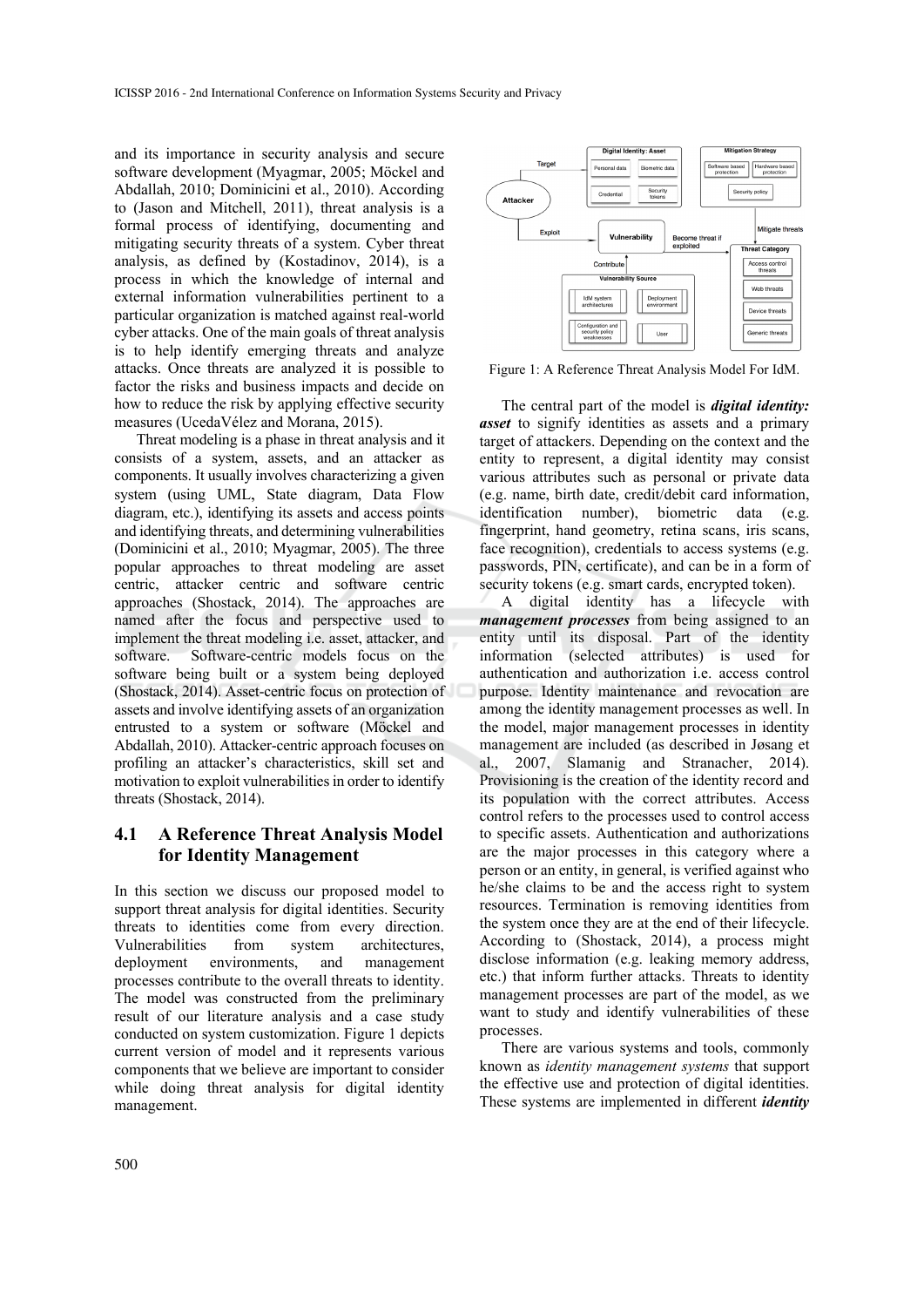*management system architectures***.** The three main architectural models widely used are centralized, isolated and federated models. The classification is based on deployment of the various components of the systems such as identity data storage and users access control. The architectures might have different implications on threats due to their mode of operation. Unlike other models, federated model allows interorganization and interdependent management of identity rather than internal use only (Bhargav-Spantzel et al., 2005; Ahmad et al., 2010; Bertino and Takahashi, 2010) which may contribute to system vulnerability differently from other architectural models.

Identity management systems can be deployed on premise, on the cloud, mobile devices or combination of any of the platforms. We would like to consider contribution of *deployment environments* of IDM systems to threats, as the maturity level of the platforms in terms of efforts to include improved security technologies is different (e.g. strong authentication) (Novakouski, 2013). We also extend our view on potential threat targets to include services and interactions, (business) processes, hardware and media. This allows us to have a comprehensive analysis and better organization of threats. On the model, the vulnerabilities component represents weaknesses in the system architecture, deployment environment or management processes. It is worth considering as threats can be facilitated by the presence of vulnerabilities and security control gaps exposing assets to potential exploits. *Mitigation plan* completes a threat analysis process. It constitutes protection mechanisms, and security controls to countermeasure those threats and vulnerabilities found likely for exploitation (Siponen and Vance, 2010; Bulgurcu et al., 2010).

When complete, we aim the model to support threat analysis and modeling for identity management by comprising threats and vulnerabilities that primarily target identities, attackers techniques, and mitigation plans. This is to simplify the analysis process and support system designers, risk managers, and/or stakeholder interested in security analysis of digital identities. Best practices and important parameters are opted to be included in the reference model and procedures. For specific systems, one has to instantiate it accordingly as requirement, architecture, deployment environment, and other aspects of systems vary from one another.

### **5 OUTLOOK**

In this paper we presented our ongoing research on security threat analysis and modeling for identity management. We also proposed a model to support threat analysis for digital identity. The model is in its infancy as it is constructed based on preliminary results from our literature review and a case study conducted on identity management system customization. More work is ahead of us with threat analysis, and refinement of the proposed model by identifying threats that primarily target identities from the various sources of vulnerabilities. This allows having a validated counter measure in place for the identified threats.

### **ACKNOWLEDGEMENTS**

This research has been funded within the Marie Curie Research & Innovation Actions by the European Union Seventh Framework Program FP7/2007-2013 under REA grant agreement n° 317382, NITIMesr.

### **REFERENCES**

- Ahmad, Z., Suziah, K. & Manan, A., 2010. A Study on Threat Model for Federated Identities in Federated Identity Management System. , pp.618–623.
- Benantar, M., 2006. *Access Control Systems: Security, Identity Management and Trust Models*, Springer.
- Bertino, E. & Takahashi, K., 2010. *Identity Management: Concepts, Technologies, and Systems*, Artech House.
- Bhargav-Spantzel, A., Squicciarini, A.C. & Bertino, E., 2005. Establishing and protecting digital identity in federation systems. *Proceedings of the 2005 workshop on Digital identity management*, 14(3), pp.11–19. Available at: http://iospress.metapress.com/content/ FRCJV8NFEMH5DXC9\nhttp://doi.acm.org/10.1145/1 102486.1102489.
- Bulgurcu, B., Cavusoglu, H. & Benbasat, I., 2010. Information Security Policy Compliance: An Empirical Study Of Rationality-Based Beliefs And Information Security Awareness. *MIS Quarterly*, 34(3), pp.523– 548.
- Dominicini, C. et al., 2010. Threat Modeling an Identity Management System for Mobile Internet. In *Proc. of the 9th International Information and Telecommunication Technologies Symposium (I2TS'10)*.
- Dong, X., Clark, J. a. & Jacob, J.L., 2008. Threat modelling in user performed authentication. *Lecture Notes in Computer Science (including subseries Lecture Notes in Artificial Intelligence and Lecture Notes in Bioinformatics)*, 5308 LNCS, pp.49–64.